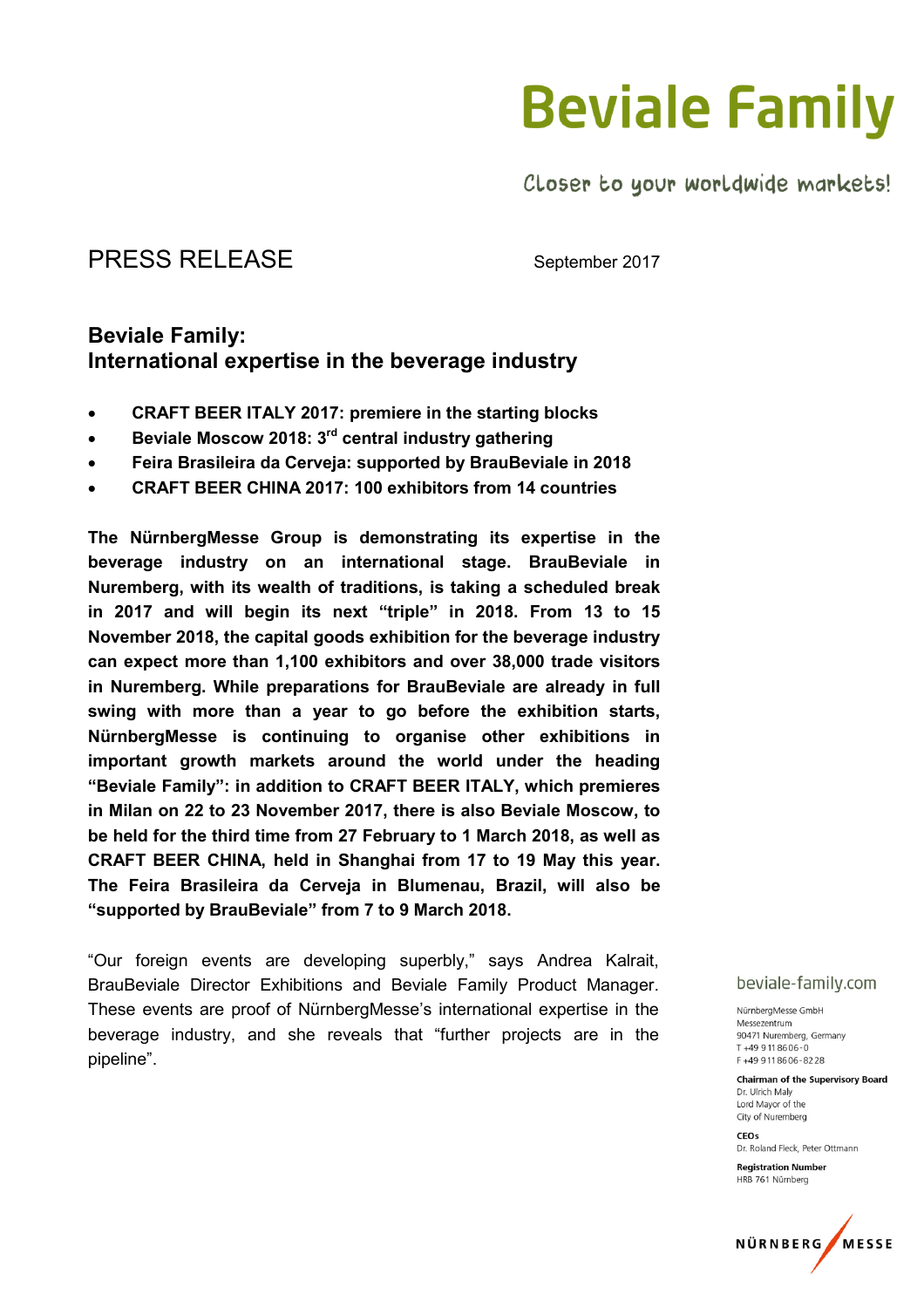Closer to your worldwide markets!

### CRAFT BEER ITALY – Premiere of the B2B exhibition for craft beer manufacture

The premiere of CRAFT BEER ITALY 2017 is in the starting blocks. On 22 and 23 November 2017, NürnbergMesse Italia will organise the B2B exhibition on topics relating to craft beer and its manufacture for the first time. Prominent exhibitors from about ten countries will represent the entire process chain of craft beer manufacture at the Talent Garden Milano Calabiana for the two densely packed days of the exhibition. Accompanying the exhibition is the conference organised by the Versuchs- und Lehranstalt für Brauerei in Berlin (Berlin Institute for Research and Teaching in Brewing, VLB) and Doemens. Key players like Döhler, Pentair and Weyermann will keep the public informed with the latest topics of interest. Tickets for CRAFT BEER ITALY and the accompanying conference are available now, and visitors can enjoy an earlybird discount until 13 October.

#### Beviale Moscow – an established central meeting place

Between 27 February and 1 March 2018, the Russian beverage industry will meet at Beviale Moscow for the third time. The event is increasingly growing to become the central meeting point for beverage manufacturers and their suppliers along the process chain for beverage manufacture in Russia and neighbouring countries. In 2017, there were 130 exhibitors and almost 4,000 visitors. This represented 50 percent growth in visitor numbers and a 16 percent increase in exhibitors compared to the first event in the series in October 2015, and made clear just how much potential the Russian market has to offer. There is steady interest in international suppliers, innovations and the opportunity to share ideas. Once again in 2018, Beviale Moscow will present latest topics – the pavilion for wine production and manufacturing will have its premiere, for example. Potential exhibitors can register on-line and secure a place for themselves in 2018: **Registration** 

#### Feira Brasileira da Cerveja – cooperation with Brazil

The Brazilian beer market is booming! And that's for both consumers and producers. That's why more and more brewers in Brazil are looking for opportunities to stand out from the competition. The number of microbreweries has grown by more than 60 percent to something like 700 in the past two years alone. There are also many hobby brewers, making up an impressive "home brewing" scene.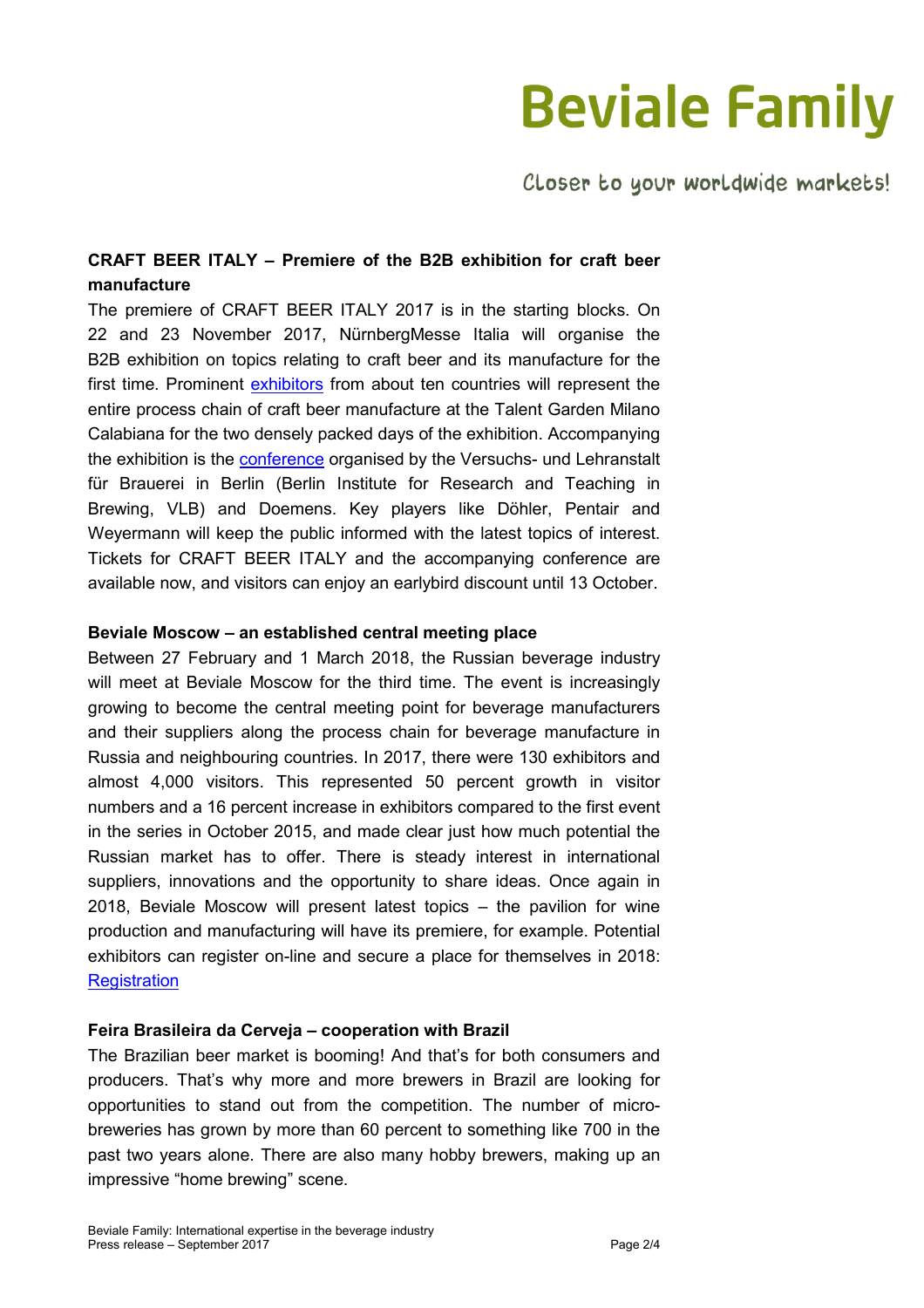Closer to your worldwide markets!

Recognising this trend, NürnbergMesse entered into a cooperative arrangement in March 2017 with Feira Brasileira da Cerveja in Blumenau, which will be "supported by BrauBeviale" from 7 to 9 March 2018. To make it as easy as possible for potential exhibitors to gain a foothold in this market, NürnbergMesse has put together an attractive participation package as part of the Creative Beer Brewing pavilion.

#### CRAFT BEER CHINA – 100 exhibitors from 14 countries in 2017

China's craft beer scene gathered for the second time in Shanghai from 17 to 19 May 2017, bringing together 100 exhibitors from 14 countries for CRAFT BEER CHINA (CBCE) at the Shanghai World Expo Exhibition & Convention Centre. More than 5,000 visitors from 36 countries and regions ensured that the second edition of the CBCE was a strongly international and highly professional event. At the accompanying conference, more than 40 top-level speakers focused on the latest developments in the Chinese market, and on beer in particular. Highlights rounding out the very successful event included beer tasting with the Director of Brussels Beer Challenge, Luc de Raedemaeker, and a visitor vote. The craft beer community also provided the brewers with a platform and contact point to network. Exhibitors for the next CRAFT BEER CHINA (16 to 18 May 2018) can register now and benefit from the earlybird discount until 15 September 2017.

#### BrauBeviale 2018: preparations under way

The capital goods exhibition for the beverage industry is taking its scheduled break in 2017. Its next triple will begin in November 2018. But with more than a year still to go before the next event, preparations are already in full swing. Exhibitors can register for BrauBeviale 2018 from 18 September this year.

#### Save the dates!

13 to 15 November 2018 12 to 14 November 2019 10 to 12 November 2020